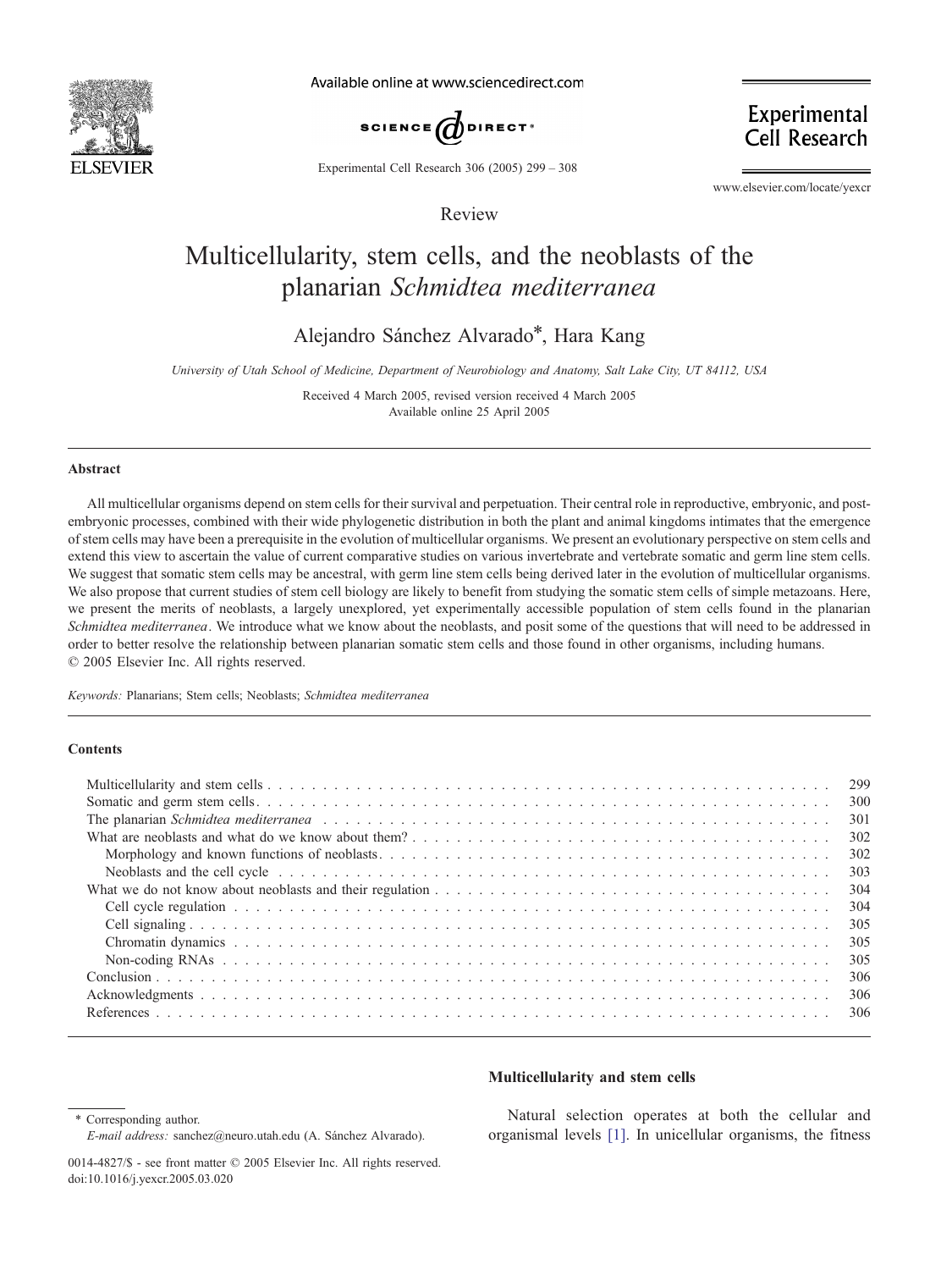of the cell and the fitness of the organism are one and the same. This, however, cannot be said of multicellular beings, where cell-level and organismal-level fitness are quite frequently at odds with each other. Consider, for instance, the reduction in cellular fitness leading to the apoptosis of particular wing cells in order to increase the overall fitness of the entire Drosophila melanogaster wing during development [\[2\];](#page-7-0) or the increase in organismal longevity that results when the cells that give rise to the germ line are killed in Caenorhabditis elegans [\[3\].](#page-7-0) Clearly, conditions exist that can improve the fitness of the organism while being, in fact, deleterious to the fitness of its cells and vice versa. Thus, it has been suggested that in order for multicellularity to emerge, and for multicellular organisms to become subjects to natural selection, mechanisms must have been selected for to resolve conflicts between the fitness of the cell and the fitness of the multicellular individual  $[4-6]$ .

One such "conflict-resolution" mechanism may be found in stem cells, in particular germ and toti- or pluripotent stem cells. Stem cells are undifferentiated cells capable of both, self-renewing and producing one or more different cell types. By sequestering multipotentiality (e.g., somatic stem cells) and/or immortality (e.g., germ stem cells) away from the differentiated soma and into highly specialized cells, the dynamics of variation and selection between the fitness of undifferentiated stem cells and that of their differentiated cohorts are effectively uncoupled. The physical separation of undifferentiated and differentiated cell functions generates conditions in which different selective pressures can act upon these two operationally opposite cell types to yield appropriate gains in their respective fitness. The result is an integration of key undifferentiated and differentiated cell functions such as inheritance and adaptation, respectively, that can now respond separately to natural selection. Thus, the emergence of stem cells could be viewed as a fundamental evolutionary adaptation that allows multicellular organisms to satisfy Darwin's conditions of heritability and variation in fitness [\[6,7\].](#page-7-0)

Given the broad distribution of stem cells throughout the animal and plant kingdoms ([Fig. 1\)](#page-2-0), and that all known multicellular organisms (from plants to animals) rely on stem cells for their survival and perpetuation, the emergence of stem cells may have been a prerequisite for the evolution of multicellularity. This is underscored by the fact that for 3.5 billion years, the history of life in our planet was the history of unicellular organisms. Multicellularity, on the other hand, is quite recent and dates back to some 600 million years ago, right before the ''cambrian explosion''. In the case of animals, the fossil record indicates that the emergence of multicellularity occurred once during evolution, and that its appearance was likely accompanied by the invention of stem cells for either asexual or sexual reproduction ([Fig. 1\)](#page-2-0). If in fact, the emergence of the Metazoa required sequestering multipotency and immortality into stem cells, an ancestral origin of these cells would imply that the mechanisms regulating their biology may be

found in all animals. Evidence for this is provided by the conserved function of the wnt pathway, for example, in the maintenance of *D. melanogaster* germ [\[8\],](#page-7-0) mammalian hematopoietic [\[9\],](#page-7-0) gut [\[10\],](#page-8-0) and hair follicle [\[11\]](#page-8-0) stem cells.

# Somatic and germ stem cells

While comparative studies of germ and somatic stem cells tend to highlight their similarities, their different ontogenies and functions suggest that key differences in their respective evolutionary origins, maintenance, and regulation must also exist. Whereas germ line stem cells are restricted to sexual reproduction by gamete production, somatic stem cells are known to participate in multiple biological functions such as the asexual reproduction of plants and animals, the replacement of cells lost to tissue homeostasis, and, in some cases, in the production of germ stem cells. In fact, recent phylogenetic analyses of character states that are dependent on stem cells (such as clonality and mode of germ line development) indicate that stem-cell-based clonality appears to be a shared, primitive character of metazoans, while the germ line appears to have been derived later at or near the origin of the first bilaterians [\[5\].](#page-7-0) As such, functional comparisons between somatic and germ cells are likely to be of limited value in understanding somatic stem cell biology.

Some solutions to balance cell and organismal fitness are shared by the various phyla, while others are not. One example encompassing both of these conserved and convergent mechanisms is provided by the way in which the germ line is formed in the Metazoa. In Drosophila, C. elegans, Xenopus, and zebrafish, the germ line is determined by maternally inherited factors that are segregated early during embryogenesis. In mammals, on the other hand, segregation of the germ line does not occur; rather, the mammalian germ line arises late in embryogenesis from a population of somatic stem cells through inductive interactions with surrounding tissues [\[12\].](#page-8-0) By sequestering the germ line early during embryogenesis, competition among stem cells [\[13\]](#page-8-0) to produce such lineage is essentially eliminated, thus exposing somatic stem cells to a different selection landscape altogether. Clearly, the same principle applies to those organisms that do not segregate their germ line. As such, the parameters of variation and selection within organisms that form their germ line early in embryogenesis, and those that use stem cells to produce both somatic and germ cells later in their life history are bound to be different [\[14\].](#page-8-0) Such differences will, consequently, be manifested in the specific molecular, cellular, and tissue homeostatic mechanisms regulating the maintenance and function of stem cells, be they germ line or somatic stem cells. While some of these mechanisms may be shared (e.g., wnt signaling), some are just as likely to be exclusive to either germ or somatic stem cell functions. As such, specific and even fundamental mechanisms regulating the function of somatic stem cells are unlikely to be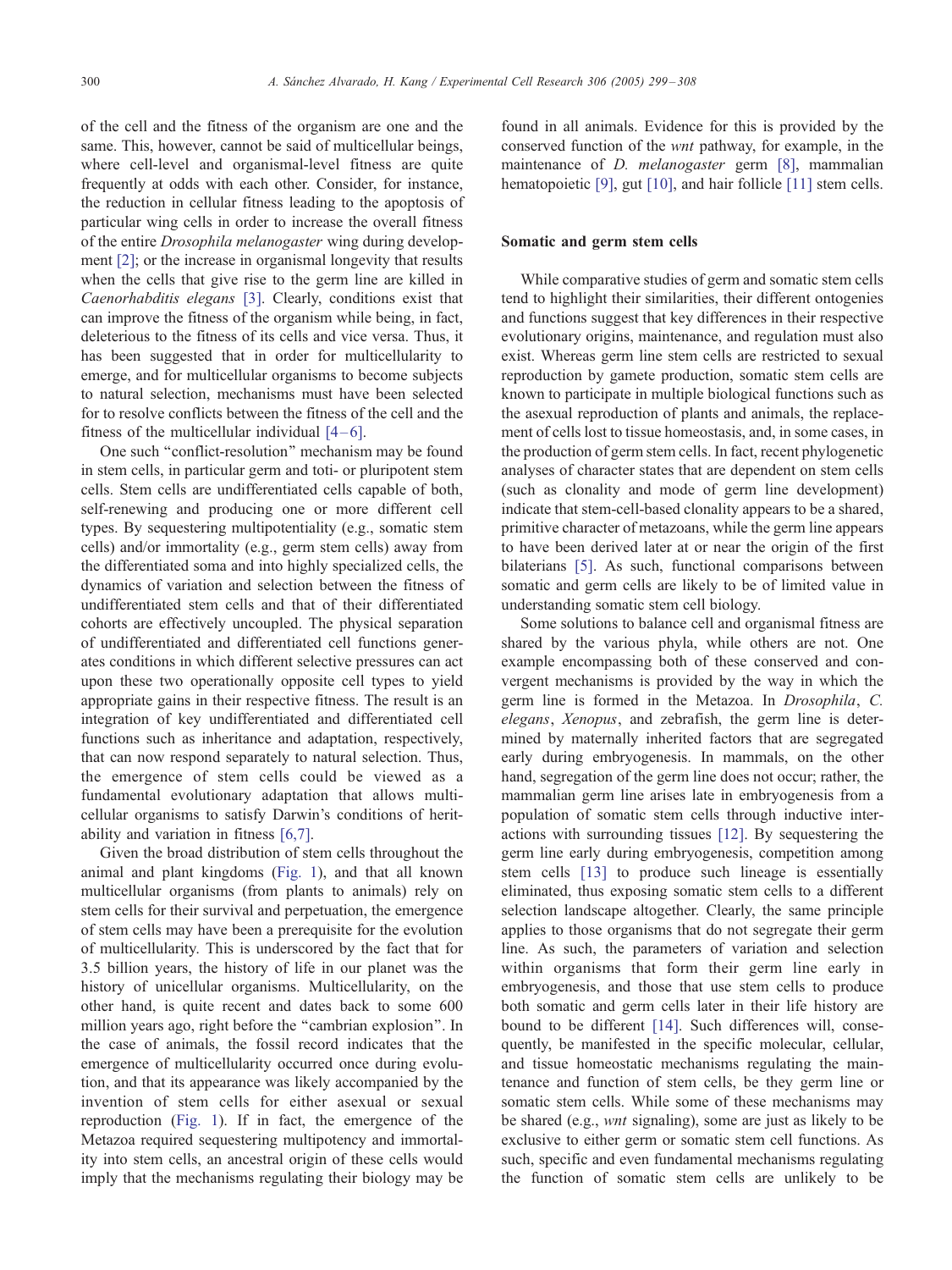<span id="page-2-0"></span>

Fig. 1. Phylogenetic distribution of somatic stem cells in multicellular organisms. Only those taxa (in blue) for which unambiguous evidence is available about the existence of adult somatic stem cells are shown. For the remaining taxa (in black), either the absence of adult somatic stem cells has been reported, or their presence is unknown. The information utilized to score the different taxa was compiled from various sources [\[18,67 – 73\].](#page-8-0) The tree is modified from Adoutte et al. [\[74\]](#page-9-0) to include the Placozoa, the taxon containing the simplest known animal and represented by the species Trichoplax adhaerens [\[75\].](#page-9-0)

uncovered by studying germ line stem cells. Therefore, the distinction between germ cells and multipotent stem cell lineages is crucial to evolutionary discussions of stem cells in general [\[4,14\],](#page-7-0) and to stem cell biology in particular. This is a generally underappreciated fact in current discussions of stem cells that is, nevertheless, of great biological and experimental significance.

In order to better understand stem cell functions, it would, therefore, be more appropriate to directly study somatic stem cells; however, these cells are not present in very large numbers and are rather difficult to visualize and access experimentally in vivo in higher organisms. Moreover, ubiquitous somatic stem cells have not been identified in the invertebrate genetic systems of choice (i.e., D.

melanogaster and the nematode C. elegans). Consequently, little to no work has been carried out on invertebrate somatic stem cells to ascertain the extent of evolutionarily conserved attributes that may exist among metazoan stem cells. Hence, the ability to perform large numbers of experiments rapidly and systematically in vivo (a salient experimental trait of invertebrate model systems) has not been brought to bear on the study of somatic stem cells in animals.

## The planarian Schmidtea mediterranea

One organism with the potential to inform somatic stem cell biology and overcome current experimental limitations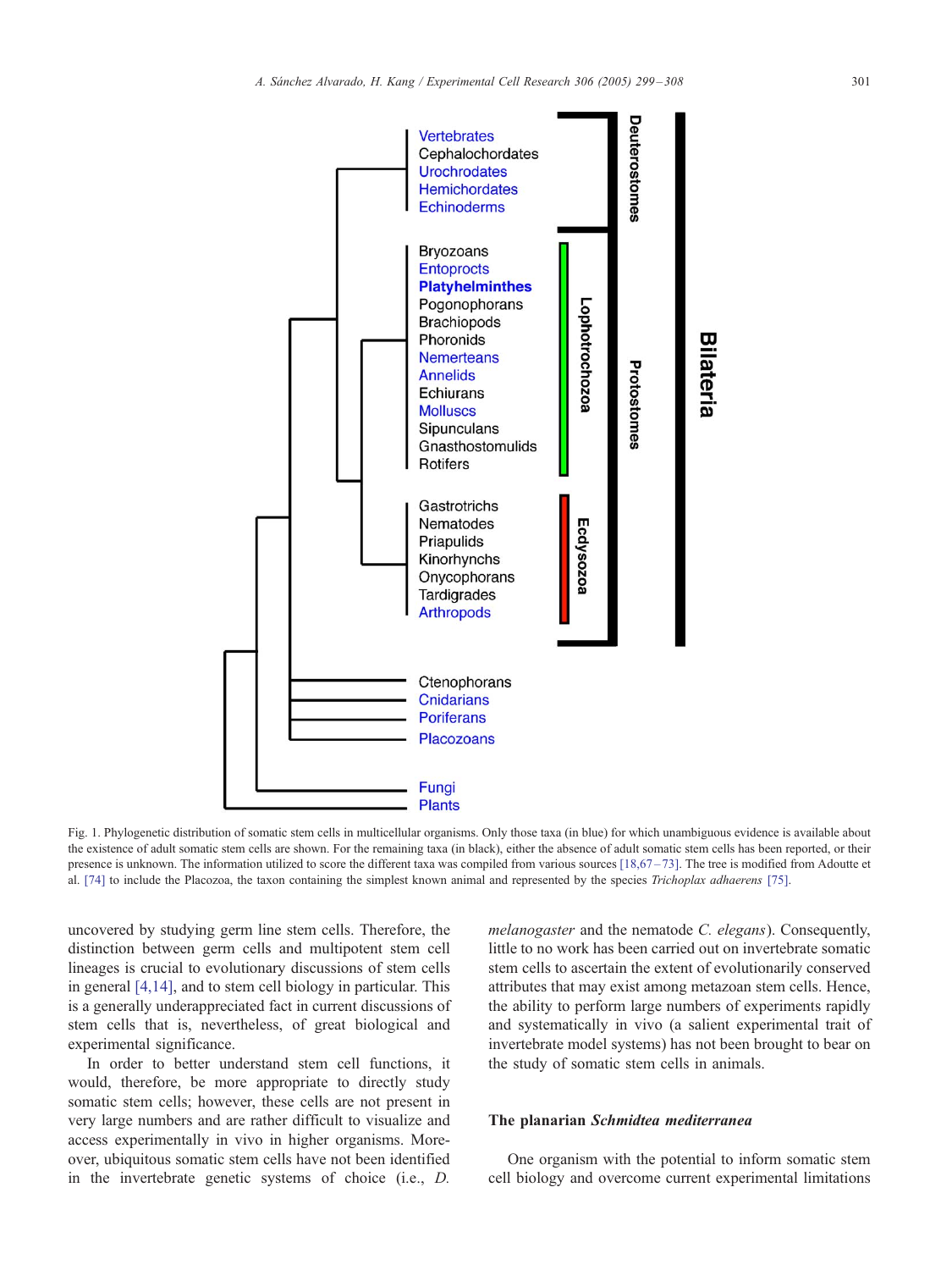is the freshwater planarian S. mediterranea. This bilaterally symmetric, triploblastic animal possesses an abundant, largely unexplored, yet experimentally accessible population of somatic stem cells known as neoblasts. Neoblasts are capable of driving asexual reproduction through transverse fission. These cells can also generate germ line stem cells in sexual hermaphrodites through inductive processes, since segregation of the germ line does not occur during embryogenesis. Hence, the biology and evolutionary history of planarians, combined with the pronounced absence of somatic tissue turnover and regenerative properties in current invertebrate models, along with the difficulty of studying vertebrate somatic stem cells in vivo, provide compelling reasons to examine the functions and test the suitability of neoblasts to inform somatic stem cell biology at large.

Planarians belong to the phylum Platyhelminthes, and are phylogenetically placed in the Lophotrochozoa ([Fig.](#page-2-0) 1), a sister group to both the Ecdysozoa (which include D. melanogaster and C. elegans) and the Deuterostomes (to which vertebrates belong). The Lophotrochozoa comprise animals displaying the largest collection of body plans on the planet (squids, mollusks, annelids, ribbonworms, etc.), yet have remained underrepresented in current molecular and cellular investigations. Planarians provide access to biological attributes not saliently manifested in traditional model systems. In particular, these acoelomate organisms with complex organ systems have the capacity to regenerate complete individuals from minuscule body parts [\[15,16\]](#page-8-0). In fact, over 100 years of scientific literature exists reporting on planarian experimentation [\[17\].](#page-8-0) Still, in order to fully exploit the biological potential of planarians, a suitable species had to be identified. There are thousands of different known species [\[18\],](#page-8-0) but only several dozen have been characterized in some detail. Of these, the free-living, freshwater hermaphrodite S. mediterranea emerged as a likely candidate because it displays robust regenerative properties and, unlike most other planarians, it is a stable diploid  $(2n = 8)$  with a genome size of  $\sim$ 4.8  $\times$  10<sup>8</sup> bp (nearly half that of other common planarians).

Interestingly, a Robertsonian translocation between chromosomes 1 and 3 produced an exclusively asexual biotype [\[19\].](#page-8-0) This naturally occurring alteration of the genome effectively allows us to investigate the roles of stem cells in both asexual and sexual reproduction, as both of these biotypes have proven easy to rear in the laboratory. Their ease of maintenance and manipulation has allowed us and others [\[20\]](#page-8-0) to develop the requisite molecular tools to dissect the remarkable biology of these animals. We have established loss-of-function assays [\[21,22\],](#page-8-0) large collections of cDNAs [\[23\],](#page-8-0) have recently completed a large-scale RNAi-based screen [\[24\],](#page-8-0) and have begun sequencing the genome of S. mediterranea at the Washington University Genome Sequencing Center with funding from the National Human Genome Research Institute [\[25\].](#page-8-0) These advances

have permitted us to commence systematic cellular and molecular genetic studies on animal regeneration, tissue homeostasis, and the attendant stem cells driving these phenomena.

## What are neoblasts and what do we know about them?

We know that neoblasts can self-renew and can give rise to all cell types in planarians, including the germ line. As alluded to earlier, such type of totipotent cells may have been the ancestral form of animal stem cells. Therefore, neoblasts and their ability to make the germ line late during development or indefinitely throughout adulthood provide us with a better model to study multipotency mechanisms than any other currently available stem cell system. Although over 100 years have passed since the initial description of neoblasts in flatworms [\[26\],](#page-8-0) much remains to be learned about their cellular and molecular biology. Here, we summarize what is known about neoblasts and what has been learned about these cells in the past few years, particularly with regards to their cell cycle.

# Morphology and known functions of neoblasts

The extraordinary tissue plasticity of planarians is in direct contrast to the lack of pliancy displayed by the somatic tissues of adult C. elegans and D. melanogaster. The difference lies in a population of adult somatic stem cells called neoblasts that are distributed throughout the planarian body. Morphologically, neoblasts share many attributes with the stem cells of other organisms, such as large nuclei with extensively decondensed DNA, and largely undifferentiated, highly basophilic cytosols ([Fig.](#page-4-0) 2A). Neoblasts are the only mitotically active cells in planarians [\[27\],](#page-8-0) and their division progeny generate the  $\sim$ 40 different cell types found in the adult organism (see [Figs.](#page-4-0) 2C– I for examples). In intact planarians, neoblasts replace cells lost to normal physiological turnover [\[27\],](#page-8-0) while giving rise in amputated animals to the regeneration blastema, the structure in which missing tissues are regenerated [\[17\].](#page-8-0) Because neoblasts are generally small in size ( $\sim$ 6–8  $\mu$ m), they can be enriched from whole animal cell suspensions by serial filtration [\[28\].](#page-8-0) Evidence for the stem cell nature of neoblasts comes from electron microscopy studies, BrdU labeling (see below) and injecting neoblast-enriched cell suspensions into planarians devoid of mitotic activity (lethally irradiated), which resulted in the restoration of both regenerative abilities and long-term viability of the recipient animals [\[28\].](#page-8-0)

Besides playing central roles in the regenerative and tissue homeostatic capacities of planarians, neoblasts play a key function in the reproductive fitness of these animals. We alluded to the fact that S. mediterranea can, and does, reproduce by either sexual or asexual means. This is possible because the division progeny of self-renewing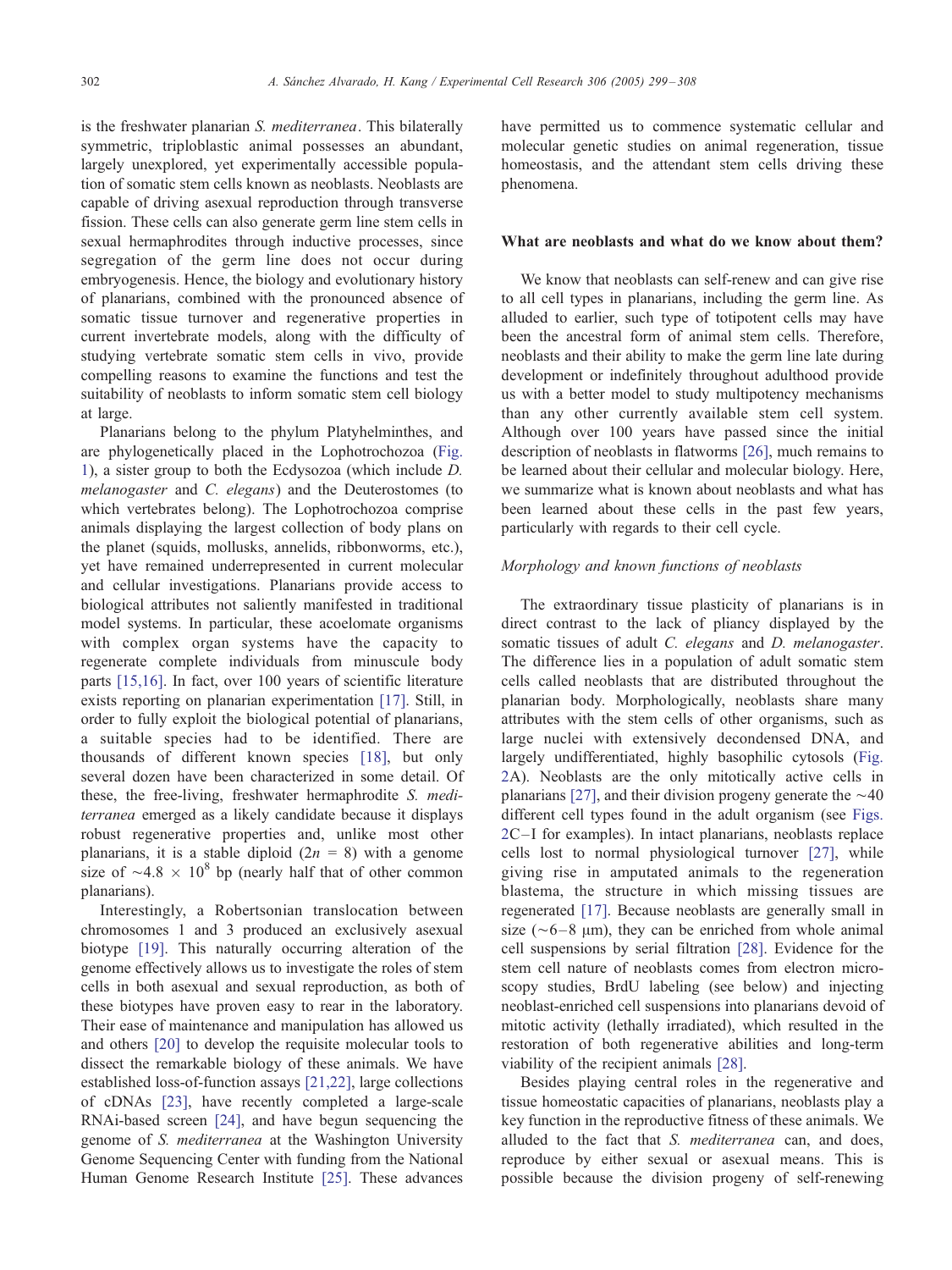<span id="page-4-0"></span>

Fig. 2. The planarian neoblasts and their division progeny. Dissociated cells of the planarian S. mediterranea were stained with Hoechst 33342 and photographed using Nomarski optics. Three types of neoblasts are shown: (A) The canonical neoblast,  $6-10 \mu m$  in diameter with a large nucleus (blue). (B) A neoblast progressing through the cell cycle (twice as large as the one pictured in panel A and usually containing 4n DNA). (C) A "Betchaku" neoblast [\[76\]](#page-9-0) with polar elongated processes. Remaining figures show various morphologies of the neoblast division progeny. The identities of these cells are based on morphological features alone [\[69\]](#page-9-0) and remain ultimately tentative. (D) Monociliated cell, likely a sensory neuron of the anterior cephalic margin. (E) Epithelial cell. (F) Parenchymal cell displaying multiple cytoplasmic processes. (G) Neuron. (H) Digestive cell of the gastrovascular system. (I) Pigment cell. Scale bar is  $10 \mu m$ .

neoblasts not only give rise to somatic tissues, but also to the germ line. A clear demonstration that adult somatic stem cells can give rise to a functional germ line and the reproductive structures associated with this cell population was provided by Thomas Hunt Morgan in 1902 [\[29\].](#page-8-0) Morgan demonstrated that a planarian head fragment devoid of germ line structures could regenerate functional gonads from the remaining somatic tissue [\[29\].](#page-8-0) This is an important attribute of planarians, i.e., the presence of a multipotent, adult somatic stem cell lineage able to produce functional germ cells. In sexually reproducing planarians, the germ cell lineage does not appear to be segregated during embryogenesis. Instead, the gonads and the copulatory apparatus are formed de novo in the appropriate regions of the worm once the planarian reaches an appropriate size [\[30\].](#page-8-0)

## Neoblasts and the cell cycle

We know little about how the cell cycle in adult somatic stem cells may be regulated [\[31\].](#page-8-0) This is in stark contrast to our extensive knowledge of cell cycle parameters in differentiated cells [\[32\].](#page-8-0) Only recently, for example, has it been shown that self-renewing mammary epithelial stem cells selectively retain their tritiated thymidine-labeled template DNA strands, and pass newly synthesized bromodeoxyuridine (BrdU)-labeled DNA to their progeny during asymmetric divisions [\[33\].](#page-8-0) Such findings suggest that tight regulatory mechanisms of cell proliferation have been selected during evolution to promote the longevity of stem cell populations. Moreover, the ability of stem cells to respond to changes in tissue homeostasis caused by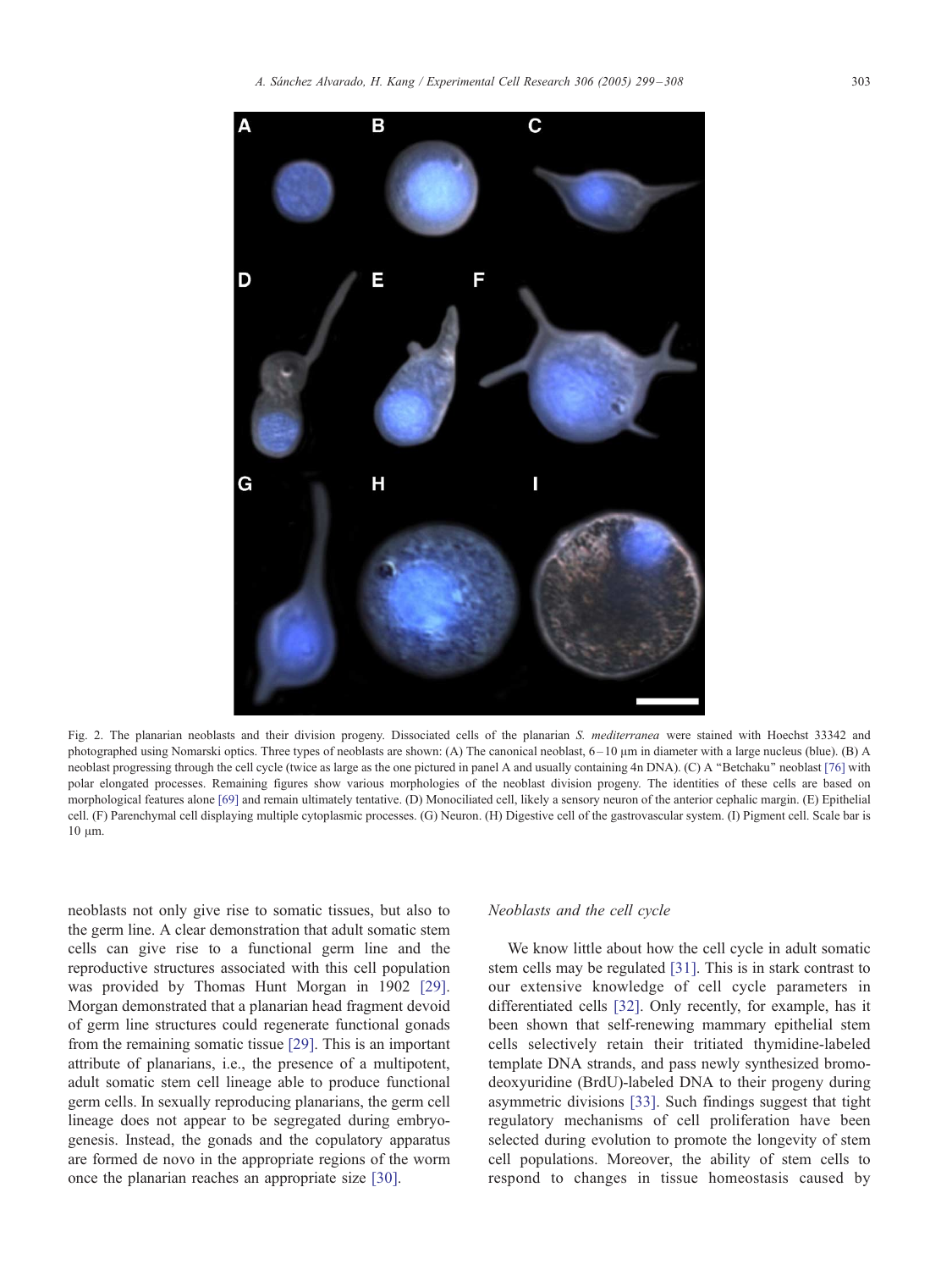physiological turnover or injury is also poorly understood. Thus, in order to understand how changes in homeostasis trigger stem cell proliferation, it is necessary to know if the cell cycle itself is regulated in response to these changes, and which phases of the cycle are being affected.

Even less is known about the proliferation dynamics of planarian neoblasts. Traditionally, neoblast cell cycle activities were measured by counting mitotic figures in histological sections of planarians [\[17\].](#page-8-0) More recently, the distribution of neoblasts in whole-mount specimens of S. mediterranea has been revealed by BrdU labeling [\[27\],](#page-8-0) as these cells are the only mitotically active cell population in planarians. In S. mediterranea, neoblasts are distributed throughout the parenchyma of the animal, with the exception of the area in front of the photoreceptor and the pharynx. Interestingly, both of these non-mitotic areas were shown by T. H. Morgan to be incapable of regenerating a complete worm [\[15\].](#page-8-0) Later, BrdU labeling was extended to other flatworm species in which the Sphase cells are found either throughout the parenchyma (Convolutriloba longifissura) [\[27,34\],](#page-8-0) or along the lateral sides of the body as in the rhabdocoel Macrostomum sp. [\[35\]](#page-8-0). In all cases, however, the function of the neoblasts appears to be to migrate and differentiate to replace cells lost to aging or wounding.

During the initial 12 h after amputation or feeding, a mitotic burst in the neoblast population is observed in planarians [\[36,37\].](#page-8-0) Because of the rate at which this burst occurs, it was thought that a large population of neoblasts arrested in the G2 phase of the cell cycle existed in planarians [\[36,38\].](#page-8-0) If so, G2 checkpoint mechanisms would become primary targets of stem cell function regulation. However, we have shown that G2 arrests do not occur in S. mediterranea. This conclusion was reached after examining the results of both fraction of labeled mitoses (FLM) and continuous BrdU labeling experiments [\[27\].](#page-8-0) Double-labeling neoblasts with BrdU and a mitotic marker (an antibody against the phosphorylated form of histone H3) allowed us to directly test whether the initial burst of proliferation after feeding or amputation was due to G2-arrested cells. If cells that have already traversed S phase (e.g., G2-arrested cells) were responsible for the initial mitotic peak, then the mitotic cells observed in the initial 12 h after addition of BrdU should be devoid of this thymidine analog. We found that 96% of the mitotic cells were labeled with BrdU 12 h after BrdU feeding, suggesting that, in S. mediterranea, large populations of G2-arrested stem cells are unlikely to exist.

Continuous BrdU labeling experiments also corroborated the FLM experiments. Two potential outcomes from the application of this method to a cycling cell population were possible. First, that if a large number of G2-arrested, or slow cycling neoblasts exists, then the maximum percentage of cells with the morphological characteristics of neoblasts that could be labeled with BrdU within a defined period of time will not reach 100%. And second, if all of the neoblasts cycle, close to 100% of the cells would become BrdU

labeled. We found that more than 99% of neoblasts incorporated BrdU after 3 days of continuous labeling, suggesting again that a large sub-population of stem cells did not remain quiescent for more than 3 days [\[27\].](#page-8-0) In fact, these experiments also demonstrated that at any given time, an average of 6% of neoblasts are labeled soon after a single BrdU bolus, suggesting that the planarian stem cells are entering S at a relatively rapid rate [\[27\].](#page-8-0)

FLM studies and continuous BrdU labeling methods have also been extended to the rhabdocoel Macrostomum sp. [\[39\].](#page-8-0) Curiously, it was shown that the gonadal proliferating cells are slow cycling neoblasts in this species. While about 95% of mitotic cells are labeled with BrdU after 24 h, only 74% of germ line cells in the male gonads are double labeled with BrdU and anti-H3P staining after 24 h, suggesting that, in Macrostomum sp., there may be a slow cycling cell population. In addition, some of the cells arrested at the G1 to S-phase transition by hydroxyurea were labeled with BrdU after 24 h of recovery in the gonads, which the authors took to indicate that gonadal stem cells escape from G1 arrest faster than somatic stem cells [\[39\].](#page-8-0) These differences intimate the existence of different regulatory events acting on the cell cycle of somatic versus germ line stem cells in Macrostomum sp. Whether these observations can be applied to other planarian species, such as sexual S. mediterranea animals, remains to be tested.

# What we do not know about neoblasts and their regulation

Even though some progress has been made in delineating aspects of the neoblast cell cycle, we know little about how neoblast functions are regulated in planarians. In fact, we do not even know the extent of heterogeneity and lineage specified sub-populations that may or may not exist in the otherwise morphologically similar neoblast population. Below, we have chosen to highlight a few areas that will have to be addressed in order to gain a better understanding of how the planarian adult somatic stem cells may be regulated in vivo.

## Cell cycle regulation

Above, we showed experimental evidence indicating that the neoblast cell cycle can be modulated. In eukaryotic cells, a group of evolutionarily conserved molecules is known to regulate the progression of cells through the cell cycle. These are known as cyclin-dependent kinases (Cdks) and play a key role in controlling cell cycle progression in response to cell cycle checkpoints. Generally speaking, DNA damage delays cell cycle progression by inhibition of Cdks, causing cell cycle arrest at the G1/S or G2/M transition [\[40\].](#page-8-0) However embryonic stem (ES) cells lack a G1 checkpoint and are hypersensitive to DNA damage, inducing apoptosis to get rid of damaged cells [\[41\].](#page-8-0) In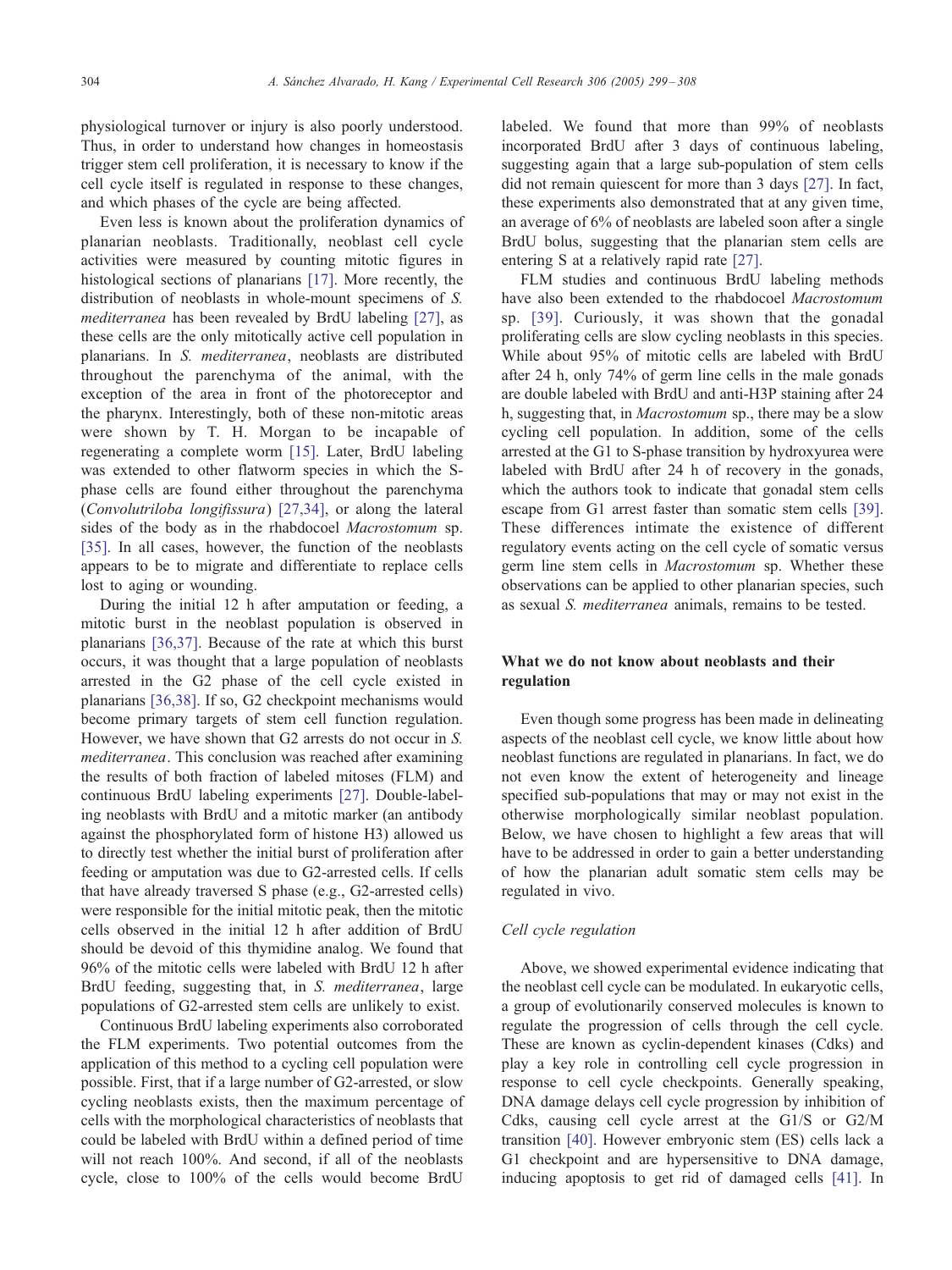mouse ES cells, G1 arrest has been shown to be restored by ectopic expression of Chk2, a protein kinase that is activated following DNA damage and inhibits Cdk2 to induce G1 arrest at G1/S transition [\[42\].](#page-8-0) Whether Cdks are involved in the regulation of the neoblast cell cycle, and whether the G1 or G2 checkpoints are under the control of Cdks following amputation and feeding remain to be determined. Given the wide phylogenetic use of Cdks in the regulation of the eukaryotic cell cycle, it is likely that these molecules will play key roles in regulating neoblasts. Future investigations of neoblast cell cycle regulation will have to define if conservation of Cdk functions occurs, and determine whether or not Cdks are regulated by homeostatic changes defining basic planarian biological functions such as regeneration and tissue homeostasis. The availability of large collections of cDNAs, double-stranded RNA-mediated interference, and an ongoing genome sequencing project make these problems accessible to experimental manipulation, and should allow for a detailed mechanistic dissection of neoblast cell cycle activities in response to metabolic changes.

# Cell signaling

There are a number of different mechanisms known to regulate stem cell maintenance and differentiation. Proliferation signals and cell cycle regulators may control cell kinetics or total number of cell divisions [\[43,44\].](#page-8-0) Loss of trophic support and cytokine receptor activation may contribute to the induction of cell death at specific stages of development [\[45,46\].](#page-8-0) Signaling from differentiated progeny or asymmetric distribution of specific molecules [may alter the self-renewal characteristics of stem cells](#page-8-0) [47 –49]. Thus, it appears as if the final decision of a cell to self-renew, differentiate, or remain undifferentiated is dependent on an integration of multiple signaling pathways which in turn depend on cell density, metabolic state, ligand availability, type and levels of receptor expression, and downstream cross-talk between distinct signaling pathways. Although planarian stem cells respond to environmental factors such as nutrient status by undergoing cell cycle arrest or activation [\[39\],](#page-8-0) little is known about the molecular mechanisms. Even though several signaling pathways have been shown to operate in various stem cell populations from *Drosophila* to humans  $[50-52]$ , it is not clear which signal pathways are involved in planarian stem cells specifically, and how they affect the regulation of the cell cycle. In fact, how multiple signal pathways cooperate or antagonize each other to regulate the functions of metazoan stem cells still remains an open question.

# Chromatin dynamics

It is likely that factors controlling chromatin architecture may play key roles in defining the developmental fate of the division progeny of stem cells, including their multipotency and self-renewal capacities. In fact, it is believed that the higher order of chromatin organization [\[53\]](#page-8-0) may be responsible for regulating the genomic output of cells, since specific and heritable attachments of interphase chromosomes to the nuclear membrane have been observed. The best evidence is provided by studies of GFP-tagged H2B in mammalian cells, in which experimentally induced photobleaching patterns remained unchanged from one cell generation to the next, arguing for a heritable transmission of chromatin positional information [\[54\].](#page-9-0) Thus, local changes in chromatin organization are likely to be required before changes in genomic output may occur in a given cell. Hence, the maintenance and/or restriction of cellular multipotentiality are likely to be reflected by the mobility and configuration of chromatin in their nuclei. One prediction of this hypothesis would be that distinct, specific, and heritable differences between the nuclear and chromatin architecture of somatic and germ cells may exist explaining, in part, their similar morphologies, but widely different functions.

It is also interesting to note that stem cells generally possess a large nucleus to cytosolic ratio, and that this ratio decreases as cells differentiate [\[55\].](#page-9-0) Moreover, the correlation between nucleus to cytosolic ratio also holds for chromatin, since decondensed chromatin appears to be much more abundant in stem cells [\[56\],](#page-9-0) and the amounts of heterochromatin increase progressively as the cells become differentiated. Given that heterochromatic DNA is normally inaccessible to the transcription machinery, the pronounced absence of heterochromatin in somatic stem cells may in fact be related to the multipotency of these cells. For instance, hematopoietic stem cells express multiple nonhematopoietic genes as well as hematopoietic genes, but their developmental potential and genomic output is restricted progressively through differentiation [\[57\].](#page-9-0) In the case of neoblasts, it has been shown that these stem cells have large nuclei ([Fig. 2A](#page-4-0)), with their chromatin evenly distributed throughout the large nuclear space [\[58\].](#page-9-0) Therefore, it seems plausible that throughout their cell cycle, chromatin remodeling may control the functions of planarian and other metazoan stem cells. Whether gene expression of planarian stem cells is controlled by chromatin remodeling, and whether such changes affect the fate of stem cells and their division progeny are questions that merit detailed and systematic experimental attention.

### Non-coding RNAs

Recently, miRNAs have been shown to modulate the fates of the differentiating progeny of stem cells. This has been functionally demonstrated for miR-181which when overexpressed in hematopoietic stem cells led to an increased fraction of B-lineage cells in both tissue-culture differentiation assays and adult mice [\[59\].](#page-9-0) Specific miRNAs have also been isolated from mouse ES cells and their progeny, suggesting that the differential expression of these miRNAs may play a role in the fate restriction of these cells.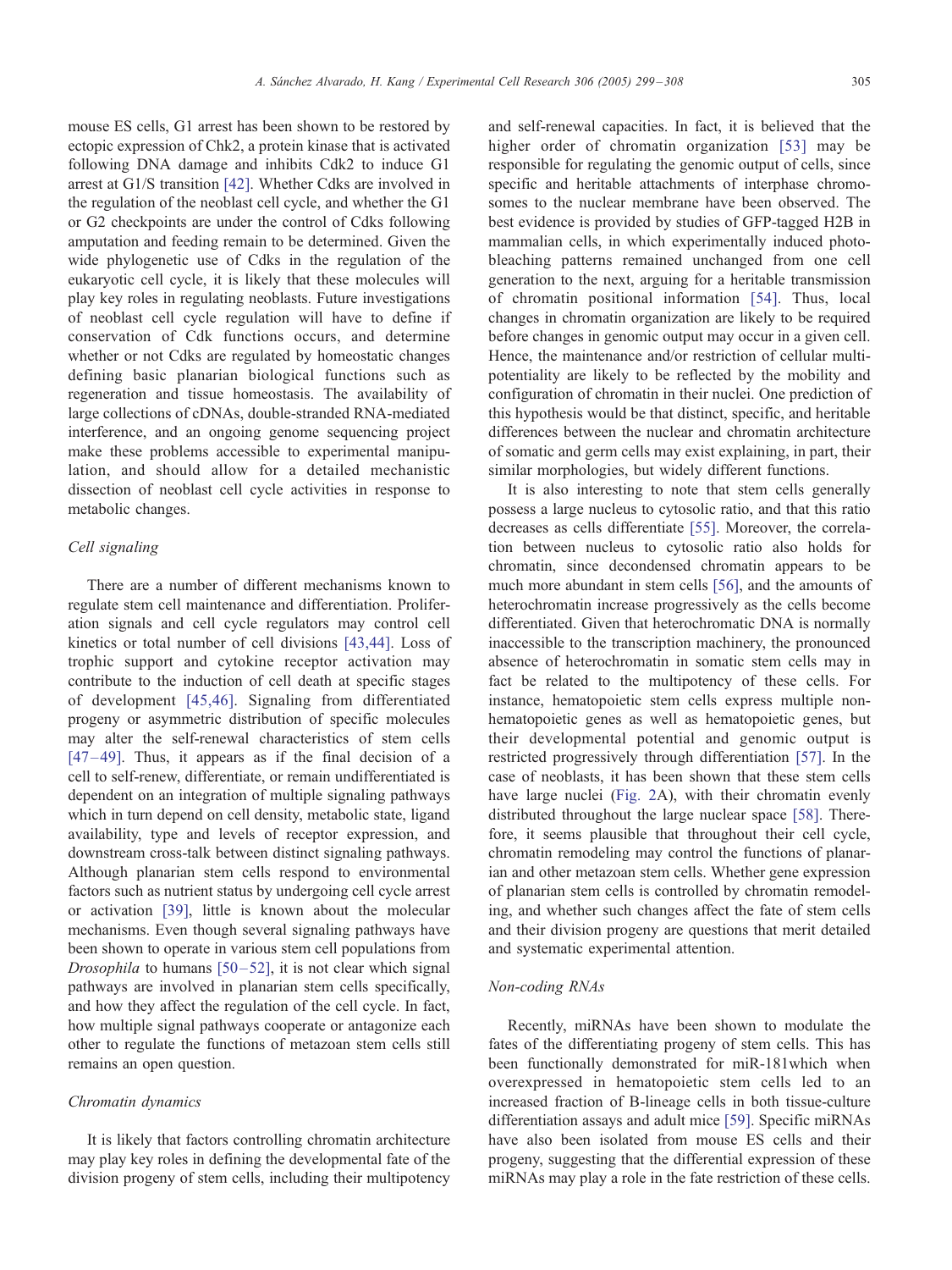<span id="page-7-0"></span>This hypothesis, however, has not been formally tested. Moreover, a connection between small non-coding RNAs, and chromatin regulation has been newly uncovered in yeast, where these molecules target complementary genomic sequences and promote Histone H3 lysine-9 methylation and silencing of gene expression [\[60\].](#page-9-0) Taken together, a picture is beginning to emerge indicating that small ncRNAs may play key roles in the maintenance and differentiation of stem cells. The cross-talk between ncRNAs and chromatin is interesting as it implies that mechanisms for the stabilization of the genomic output of cells must exist in both stem and differentiated cells. Since planarians reside in a phylogenetically separate position from C. elegans and Drosophila ([Fig. 1\)](#page-2-0), the study of miRNAs in the neoblasts and their division progeny in S. mediterranea will provide critical information on the evolution of these ncRNAs and new contexts in which to study and mechanistically dissect their function.

# Conclusion

Much is unknown about the biology of somatic stem cells, particularly during the adult condition of multicellular organisms. This is reflected, by the limited understanding we possess in regards to the regulation of tissue homeostasis. The replacement of differentiated cells is a major challenge for all metazoans throughout their life span [\[61,62\].](#page-9-0) Humans, for example, must replace an estimated 10 billion cells every day [\[63\],](#page-9-0) while other animals face the often frequent prospect of having to replace complete body parts lost to predators [\[64\],](#page-9-0) or even their entire body as a result of continuous tissue homeostasis [\[19\].](#page-8-0) One way in which such turnover and body part replacement is regulated is through the maintenance, proliferation, and differentiation of somatic stem cells. Yet, despite the importance of tissue homeostatic processes to human biology and health, relatively little is known about the mechanisms controlling adult tissue homeostasis. Thus, many questions remain unanswered. For example, how are cells in intact organs specified to die during turnover? And how does the death of a cell trigger its subsequent replacement by somatic stem cells? Furthermore, how do organ systems maintain their form and function while in a state of cell flux?

Answering these questions will require that we understand the context in which somatic stem cells evolved and the evolutionary relationships of stem cells in the Metazoa, since these factors alone are strong determinants in the selection of the regulatory mechanisms responsible for preserving the fitness of these cells. If in fact somatic stem cells are subjected to similar selective pressures in organisms in which the germ line is not segregated early during embryogenesis (e.g., mammals and planarians), it should be feasible to inform human stem cell biology by studying simpler metazoans. S. *mediterranea*, for example, should allow for the in vivo identification and characterization of regulatory mechanisms controlling the functions of somatic stem cells. Such mechanisms are likely to be complex and multidimensional. For example, attempts at defining common transcription signatures of various in vitro cultured stem cells [\[65\]](#page-9-0) have proven unreliable [\[66\],](#page-9-0) and did not produce enough information to explain the multipotency of stem cells. Thus, it will be necessary not only to identify transcriptionally active genes in vivo, but also to understand the mechanics of chromatin regulation effecting such transcription, and how the interaction of somatic stem cells with their environment modulate their activities. As such, analyses of the cell cycle will help identify those phases upon which environmental changes may be exerting their regulation, while studies on the function of non-coding small RNAs may help explain how the full complement of genes present in a seemingly euchromatic (decondensed) genomic state is regulated. The evolutionary position of S. mediterranea, the ease with which it can be manipulated, its relative simplicity when compared to higher organisms, and the abundance and experimental accessibility of its stem cells provide us with unique opportunities to study in vivo these and other mechanisms involved in the regulation of somatic stem cells.

## Acknowledgments

We thank Jim Jenkin for providing the dissociated animals and cells to generate [Fig. 2](#page-4-0) and Dr. Tatjana Piotrowski for comments on the original version of the manuscript. We also thank Drs. Jason Pellettieri, Peter Reddien, Alessandro Rossi, and other members of our laboratory for discussions and support in the preparation of the manuscript. Partly funded by a University of Utah Research Foundation grant and NIH RO1 GM57260 to ASA.

### References

- [1] S.P. Otto, M.E. Orive, Evolutionary consequences of mutation and selection within an individual, Genetics 141 (1995) 1173-1187.
- [2] E. Moreno, K. Basler, G. Morata, Cells compete for decapentaplegic survival factor to prevent apoptosis in *Drosophila* wing development, Nature 416 (2002) 755 – 759.
- [3] H. Hsin, C. Kenyon, Signals from the reproductive system regulate the lifespan of C. elegans, Nature 399 (1999) 326-362.
- [4] L.W. Buss, The Evolution of Individuality, Princeton Univ. Press, Princeton, NJ, 1987.
- [5] N.W. Blackstone, B.D. Jasker, Phylogenetic considerations of clonality, coloniality, and mode of germline development in animals, J. Exp. Zool., B Mol. Dev. Evol. 297 (2003) 35 – 47.
- [6] R. Michod, D. Roze, Cooperation and conflict in the evolution of multicellularity, Heredity 86 (2001)  $1 - 7$ .
- [7] C. Darwin, On the Origin of Species, Harvard Univ. Press, Cambridge, MA, 1859.
- [8] X. Song, T. Xie, Wingless signaling regulates the maintenance of ovarian somatic stem cells in Drosophila, Development 130 (2003) 3259 – 3268.
- [9] T. Reya, A.W. Duncan, L. Ailles, J. Domen, D.C. Scherer, K. Willert, L. Hintz, R. Nusse, I.L. Weissman, A role for Wnt signal-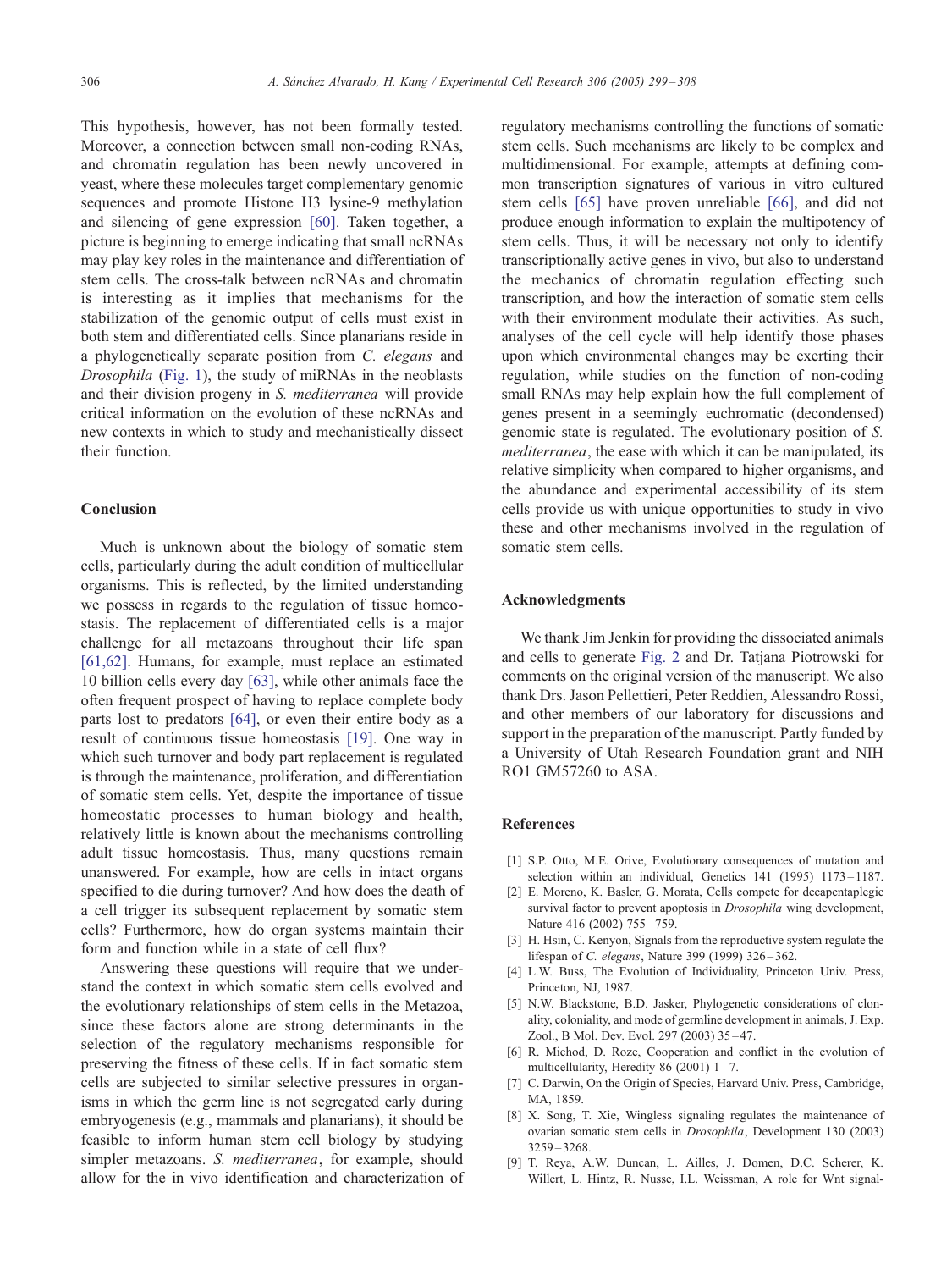<span id="page-8-0"></span>ling in self-renewal of haematopoietic stem cells, Nature 423 (2003)  $409 - 414$ 

- [10] H. Lickert, C. Domon, G. Huls, C. Wehrle, I. Duluc, H. Clevers, B.I. Meyer, J.N. Freund, R. Kemler, Wnt/(beta)-catenin signaling regulates the expression of the homeobox gene Cdx1 in embryonic intestine, Development 127 (2000) 3805 – 3813.
- [11] B.J. Merrill, U. Gat, R. DasGupta, E. Fuchs, Tcf3 and Lef1 regulate lineage differentiation of multipotent stem cells in skin, Genes Dev. 15 (2001) 1688 – 1705.
- [12] M. De Felici, Regulation of primordial germ cell development in the mouse, Int. J. Dev. Biol. 44 (2000) 575 – 580.
- [13] J. Gerhart, M. Kirschner, Cells, Embryos and Evolution, Blackwell Science, Malden, MA, 1997.
- [14] R. Michod, Darwinian Dynamics, Princeton Univ. Press, Princeton, NJ, 1999.
- [15] T.H. Morgan, Experimental studies of the regeneration of *Planaria* maculata, Arch. Entwicklungsmech. Org. 7 (1898) 364 – 397.
- [16] H. Randolph, Observations and experiments on regeneration in planarians, Arch. Entwicklungsmech. Org. 5 (1897) 352 – 372.
- [17] P.W. Reddien, A. Sánchez Alvarado, Fundamentals of planarian regeneration, Annu. Rev. Cell Dev. Biol. 20 (2004) 725 – 757.
- [18] R.C. Brusca, G.J. Brusca, Invertebrates, Sinauer Associates, Sunderland, MA, 1990.
- [19] P.A. Newmark, A. Sánchez Alvarado, Not your father's planarian: a classic model enters the era of functional genomics, Nat. Rev., Genet.  $3(2002)$   $210-219$ .
- [20] K. Agata, Regeneration and gene regulation in planarians, Curr. Opin. Genet Dev. 13 (2003) 492-496.
- [21] P.A. Newmark, P.W. Reddien, F. Cebria, A. Sánchez Alvarado, Ingestion of bacterially expressed double-stranded RNA inhibits gene expression in planarians, Proc. Natl. Acad. Sci. U. S. A. 100 (Suppl. 1)  $(2003)$  11861 – 11865.
- [22] A. Sánchez Alvarado, P.A. Newmark, Double-stranded RNA specifically disrupts gene expression during planarian regeneration, Proc. Natl. Acad. Sci. U. S. A. 96 (1999) 5049 – 5054.
- [23] A. Sánchez Alvarado, P.A. Newmark, S.M. Robb, R. Juste, The Schmidtea mediterranea database as a molecular resource for studying Platyhelminthes, stem cells and regeneration, Development 129  $(2002)$  5659 – 5665.
- [24] P.W. Reddien, A.L. Bermange, K.J. Murfitt, J.R. Jennings, A. Sánchez Alvarado, RNAi screening identifies regeneration and stem cell regulators in the planarian Schmidtea mediterranea. Developmental Cell (in press).
- [25] A. Sánchez Alvarado, P.W. Reddien, P.A. Newmark, C. Nusbaum, Proposal for the sequencing of a new target genome: white paper for a planarian genome project. [http://www.genome.gov/page.cfm?]( http:\\www.genome.gov\page.cfm?pageID=10002154 ) pageID=10002154 (2003).
- [26] F.V. Wagner, Zur Kenntnis der ungeschlechtlichen Fortpflanzung von Microstoma nebst allegemeinen Bemerkungen uber Teilung und Knospung im Tierreich, Z. Jahrb. 4 (1890) 349 – 423.
- [27] P.A. Newmark, A. Sánchez Alvarado, Bromodeoxyuridine specifically labels the regenerative stem cells of planarians, Dev. Biol. 220 (2000)  $142 - 153$
- [28] J. Baguñà, E. Saló, C. Auladell, Regeneration and pattern formation in planarians: III. Evidence that neoblasts are totipotent stem cells and the source of blastema cells, Development 107 (1989) 77-86.
- [29] T.H. Morgan, Growth and regeneration in *Planaria lugubris*, Arch. Ent. Mech. Org. 13 (1902) 179 – 212.
- [30] W.C. Curtis, The life history, the normal fission, and the reproductive organs of Planaria maculata, Proc. Boston Soc. Nat. Hist. 30 (1902)  $515 - 559.$
- [31] G. D'Urso, S. Datta, Cell cycle control, checkpoints, and stem cell biology, in: D.R. Marshak, R.L. Gardner, D. Gottleib (Eds.), Stem Cell Biology, Cold Spring Harbor Laboratory Press, Cold Spring Harbor, NY, 2001.
- [32] A.W. Murray, Recycling the cell cycle: cyclins revisited, Cell 116  $(2004)$  221 – 234.
- [33] G.H. Smith, Label-retaining epithelial cells in mouse mammary gland divide asymmetrically and retain their template DNA strands, Development 132 (2005) 681-687.
- [34] R. Gschwentner, P. Ladurner, K. Nimeth, R. Rieger, Stem cells in a basal bilaterian. S-phase and mitotic cells in Convolutriloba longifissura (Acoela, Platyhelminthes), Cell Tissue Res. 304 (2001) 401 – 408.
- [35] P. Ladurner, R. Rieger, J. Baguna, Spatial distribution and differentiation potential of stem cells in hatchlings and adults in the marine platyhelminth Macrostomum sp.: a bromodeoxyuridine analysis, Dev. Biol. 226 (2000) 231 – 241.
- [36] J. Baguñà, Mitosis in the intact and rgenerating planarian Dugesia mediterranea n.sp: II. Mitotic studies during regeneration and a possible mechanism of blastema formation, J. Exp. Zool. 195 (1976)  $65 - 80$
- [37] J. Baguñà, Dramatic mitotic response in planarians after feeding, and a hypothesis for the control mechanism, J. Exp. Zool. 190  $(1974)$   $117 - 122$ .
- [38] E. Saló, J. Baguñà, Regeneration and pattern formation in planarians. I. The pattern of mitosis in anterior and posterior regeneration in *Dugesia* (G) tigrina, and a new proposal for blastema formation, J. Embryol. Exp. Morphol. 83 (1984) 63 – 80.
- [39] K.T. Nimeth, M. Mahlknecht, A. Mezzanato, R. Peter, R. Rieger, P. Ladurner, Stem cell dynamics during growth, feeding, and starvation in the basal flatworm Macrostomum sp. (Platyhelminthes), Dev. Dyn. 230 (2004) 91 – 99.
- [40] S.J. Elledge, Cell cycle checkpoints: preventing an identity crisis, Science 274 (1996) 1664-1672.
- [41] A. Hirao, Y.Y. Kong, S. Matsuoka, A. Wakeham, J. Ruland, H. Yoshida, D. Liu, S.J. Elledge, T.W. Mak, DNA damage-induced activation of p53 by the checkpoint kinase Chk2, Science 287 (2000) 1824 – 1827.
- [42] Y. Hong, P.J. Stambrook, Restoration of an absent G1 arrest and protection from apoptosis in embryonic stem cells after ionizing radiation, Proc. Natl. Acad. Sci. U. S. A. 101 (2004) 14443 – 14448.
- [43] A.A. Shivdasani, P.W. Ingham, Regulation of stem cell maintenance and transit amplifying cell proliferation by tgf-beta signaling in Drosophila spermatogenesis, Curr. Biol. 13 (2003) 2065 – 2072.
- [44] T. Lindsten, J.A. Golden, W.X. Zong, J. Minarcik, M.H. Harris, C.B. Thompson, The proapoptotic activities of Bax and Bak limit the size of the neural stem cell pool, J. Neurosci. 23 (2003) 11112 –11119.
- [45] M. Rodriguez, A. Bernad, M. Aracil, Interleukin-6 deficiency affects bone marrow stromal precursors resulting in defective hematopoietic support, Blood 103 (2004) 3349 – 3354.
- [46] M.E. Pepling, A.C. Spradling, Mouse ovarian germ cell cysts undergo programmed breakdown to form primordial follicles, Dev. Biol. 234  $(2001)$  339 – 351.
- [47] G. May, T. Enver, Lineage commitment and self-renewal of blood stem cells, in: L.I. Zon (Ed.), Hematopoiesis: A Developmental Approach, Oxford Univ. Press, New York, 2001.
- [48] D. Drummond-Barbosa, A.C. Spradling, Stem cells and their progeny respond to nutritional changes during Drosophila oogenesis, Dev. Biol. 231 (2001) 265 – 278.
- [49] D. Chen, D. McKearin, Dpp signaling silences bam transcription directly to establish asymmetric divisions of germline stem cells, Curr. Biol. 13 (2003) 1786 – 1791.
- [50] G. Bhardwaj, B. Murdoch, D. Wu, D.P. Baker, K.P. Williams, K. Chadwick, L.E. Ling, F.N. Karanu, M. Bhatia, Sonic hedgehog induces the proliferation of primitive human hematopoietic cells via BMP regulation, Nat. Immunol. 2 (2001) 172 – 180.
- [51] A.W. Duncan, F.M. Rattis, L.N. Dimascio, K.L. Congdon, G. Pazianos, C. Zhao, K. Yoon, J.M. Cook, K. Willert, N. Gaiano, T. Reya, Integration of Notch and Wnt signaling in hematopoietic stem cell maintenance, Nat. Immunol. 6 (2005) 314 – 322.
- [52] M. Kleber, L. Sommer, Wnt signaling and the regulation of stem cell function, Curr. Opin. Cell Biol. 16 (2004) 681 – 687.
- [53] W.F. Marshall, A. Straight, J.F. Marko, J. Swedlow, A. Dernburg, A. Belmont, A.W. Murray, D.A. Agard, J.W. Sedat, Interphase chromo-